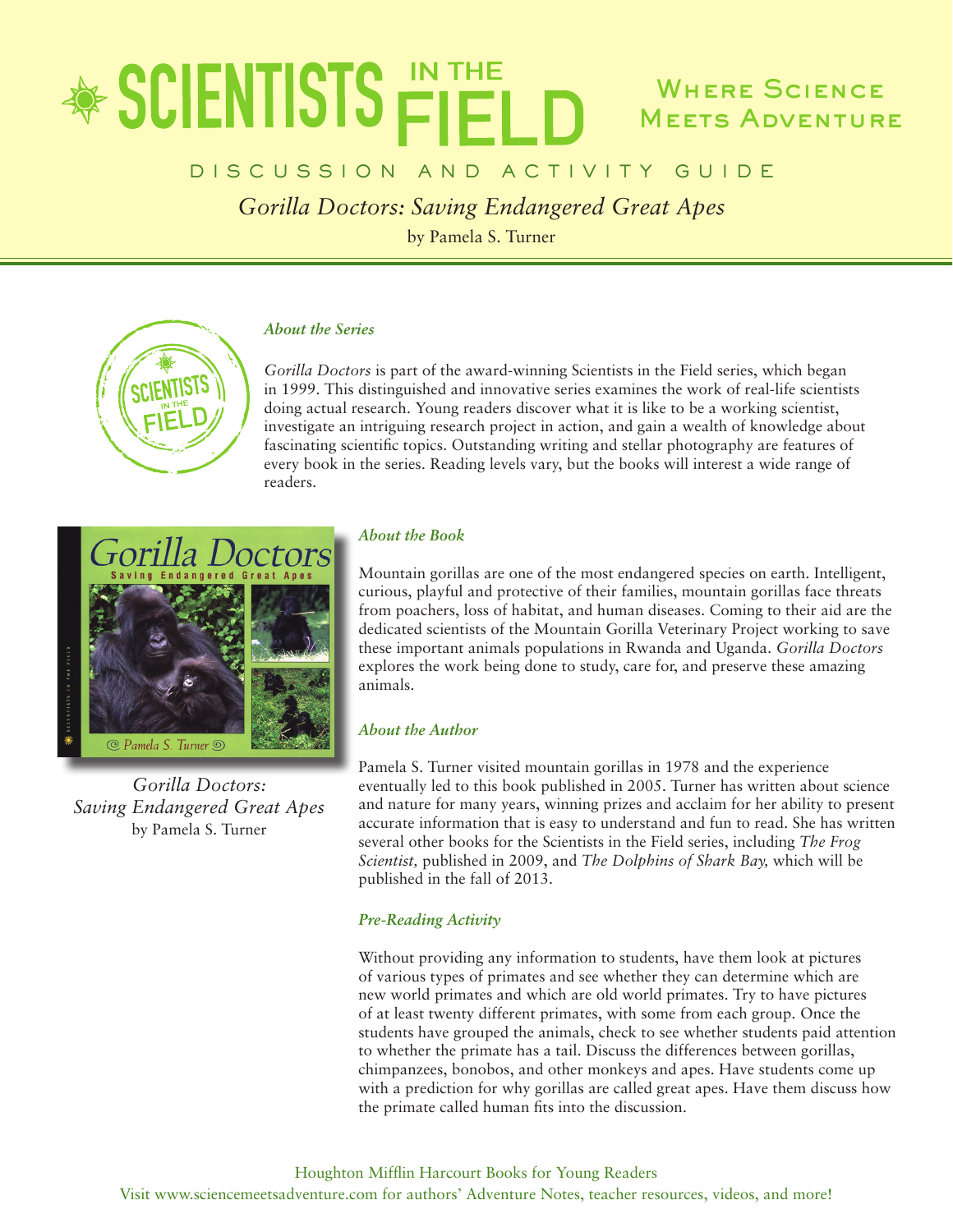# D i s c u s s i o n a n d a c t i v i t y G u i d e Gorilla Doctors: Saving Endangered Great Apes

by Pamela S. Turner

Now look at pictures of gorillas and lowland mountain gorillas. How are they the same and how are they different? Can students see the difference?

Have students draw two pictures of themselves or another person. In the first picture, have them draw and label themselves feeling good and healthy. In the second picture, have them draw and label themselves feeling sick. Discuss the similarities and differences in the two pictures. Make a list of the characteristic that are easily observed that suggest a person may be ill. Find group pictures online that show lots of faces. Look closely at the faces to see which faces suggest a possibility of illness.

Ask a veterinarian to visit the class or have students visit a vet in their neighborhood. Ask the vet to explain how they identify animals that are not healthy and then how they decide what is ailing any given animal. Ask about whether or not there are universal treatments for a variety of species. When an animal is not able to speak, how are we sure that our treatment is correct? Make sure to ask the vet about whether or not, like humans, certain animals have allergies to otherwise safe and effective medicines.

#### *Discussion Questions*

What is the percentage of DNA difference between humans such as a white woman from Kansas and an Asian male from Thailand? How does this compare to the DNA difference between gorillas and humans? How much DNA difference must there be before we assign constitutional civil rights protections to any given animal? If two animals can share blood, is that enough to provide each animal with the same protection?

In the book, Turner states that poachers will kill the adult males, the mother, and others of the troop just to capture a baby gorilla. What should the penalty be for this poacher? What is actually likely to happen to the poacher? Why do people kill gorillas? Can you imagine a set of circumstances that would cause you to become a poacher?

Since there are other gorillas, what is the harm in allowing mountain lowland gorillas to go extinct? Since mountain lowland gorillas can catch human diseases and since they are on the verge of extinction, should humans be allowed to have any contact with them?

Do humans have a superiority complex? If they do, is it wrong? Do animals have emotions or is that a human assumption about animal reactions?

#### *Applying and Extending Our Knowledge*

Scientists rely upon observations of animals. They look at facial expressions, behavior, body language, condition of fur/ skin, and more to determine the likelihood that an animal is in good health.

- Look at healthy animals of one species such as birds. Now look at unhealthy animals of another species. What, if anything, do we see in the healthy animals that we should see, but do not see, in the unhealthy animals? Do we catch glimpses of a general definition of good health? Explain.
- Turner tells us that Patience Dusabimana knows that Agashya's tantrum (page 5) is a warning and not an attack. Predict how Dusabimana knows. Compare this with other animal behaviors that may look and sound more serious than they actually are.
- Have students discuss whether things like showing teeth in a human smile mean the same thing for other animals. Discuss what a gorilla would look like and would be doing if he or she really planned to attack instead of warn.

#### Common Core Connections

RST.6-8.9. Compare and contrast the information gained from experiments, simulations, video, or multimedia sources with that gained from reading a text on the same topic.

CCSS.ELA-Literacy.RI.6.7 Integrate information presented in different media or formats (e.g., visually, quantitatively) as well as in words to develop a coherent understanding of a topic or issue.

On page 21 Diane Fossey is quoted: "Maybe poachers aren't the worst thing to happen to gorillas. Perhaps WE are." However, in the beginning of the book, Mararo would have lost a foot and perhaps died if Dusabimana and staff had not captured Mararo and removed the snare. In addition, tourist dollars have made it possible for doctors to track gorillas and treat illnesses, remove snares, and provide protection. We also learn that gorillas are responsible for two classrooms in Ntungamo.